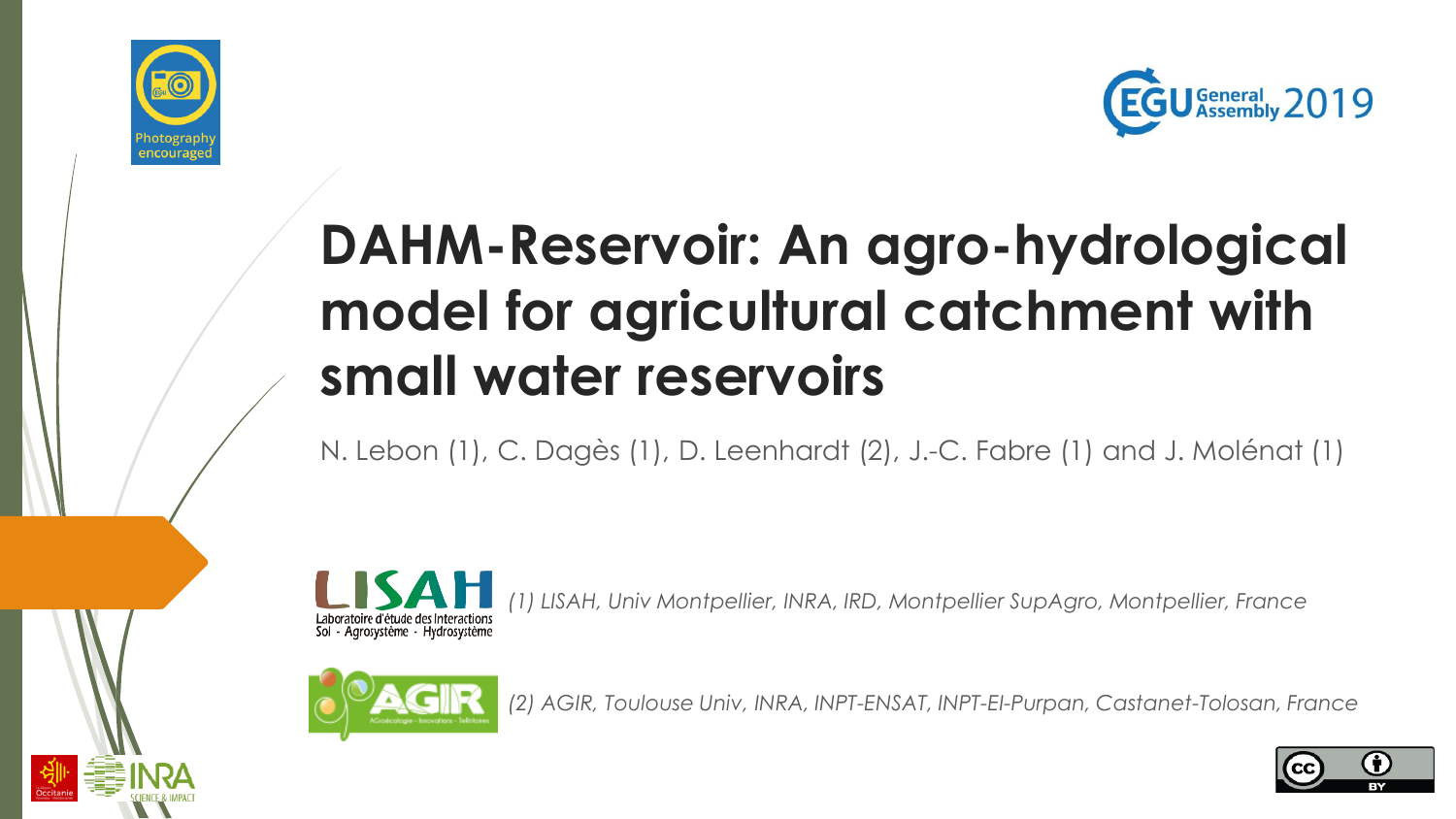#### Small water reservoirs

- Small dams storing water;
- Capacity less than 1 million m<sup>3</sup>;
- Several modes of water inflow;
- Various uses:
	- **Agricultural irrigation;**
	- **Flood prevention;**
	- Low-flow support;
	- **D** Leisure;
	- **Other uses.**



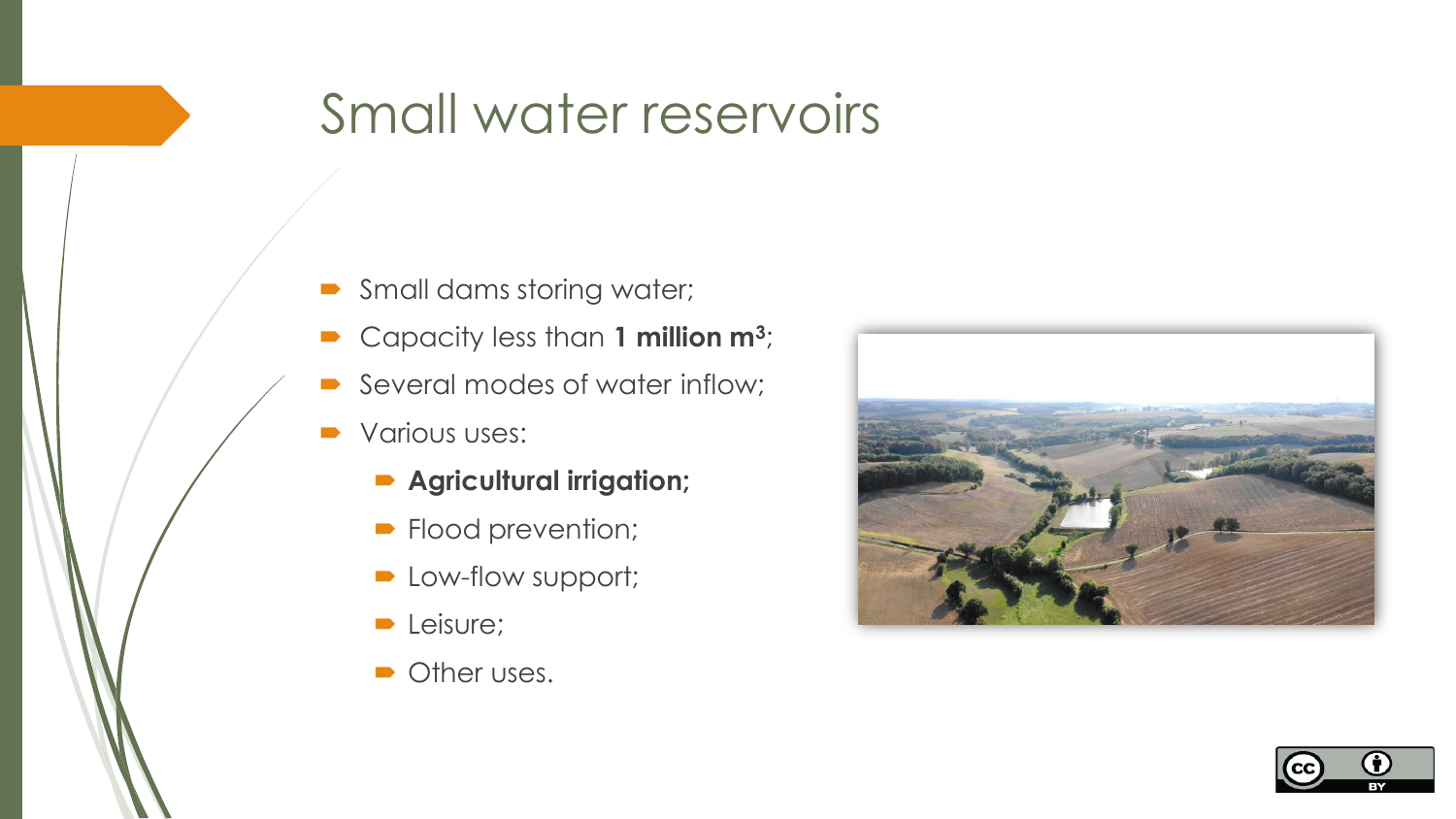### Operational issues

Development of small water reservoirs have an impact on:



**Agriculture:** What benefits?



**Environment:** What impacts on flow regime?



**Water management:**  What strategy in planning dam construction and managing reservoir?

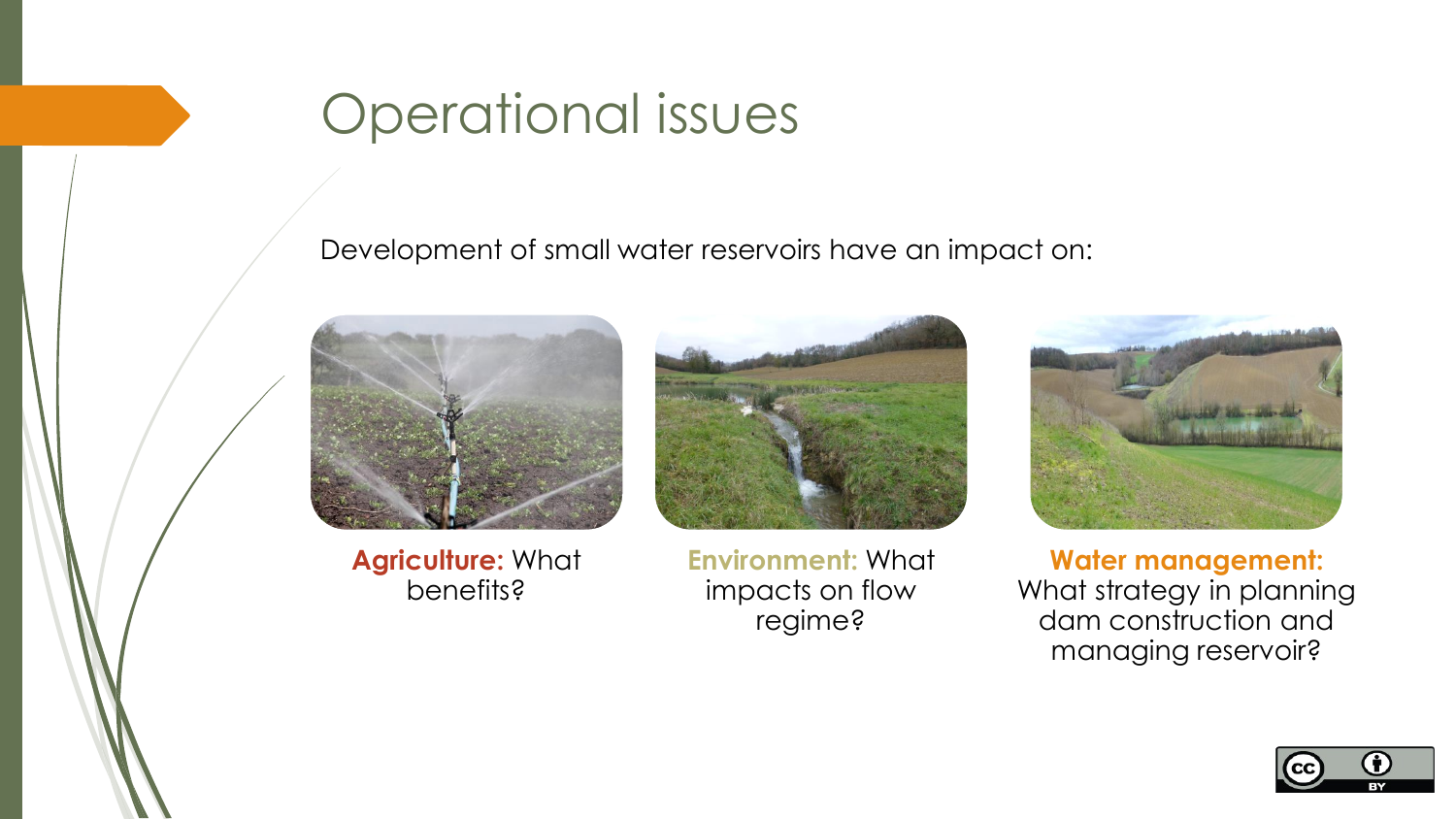# State of the art of models integrating multiple reservoirs



- **Agriculture and technical** operations (irrigation) taken as forcing variables;
- No explicit spatial relation between reservoirs and crop fields.

**Need to study these model limits**  (Habets *et al.*, 2018).

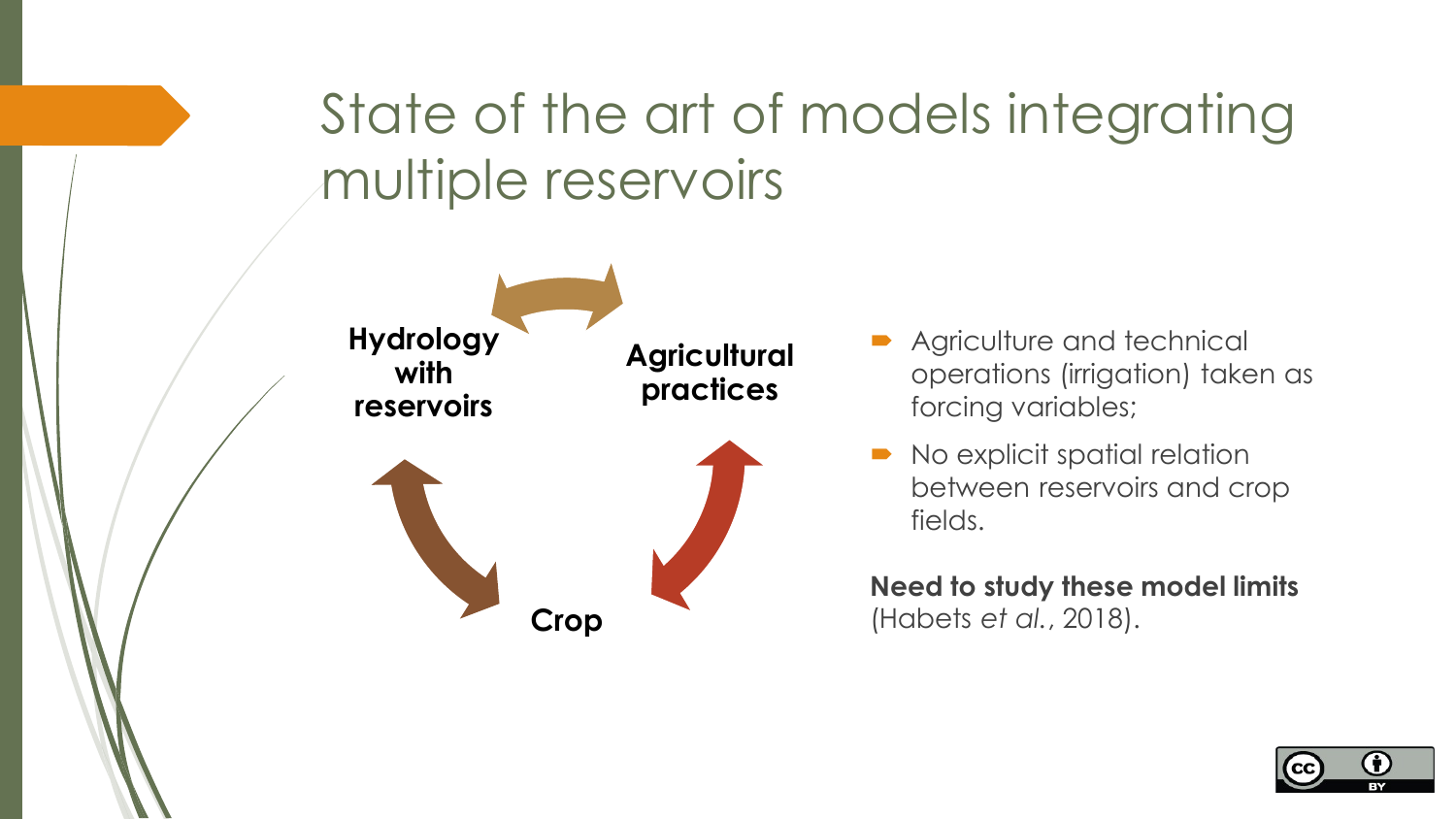

**Agricultural practices Crop Hydrology with reservoirs**

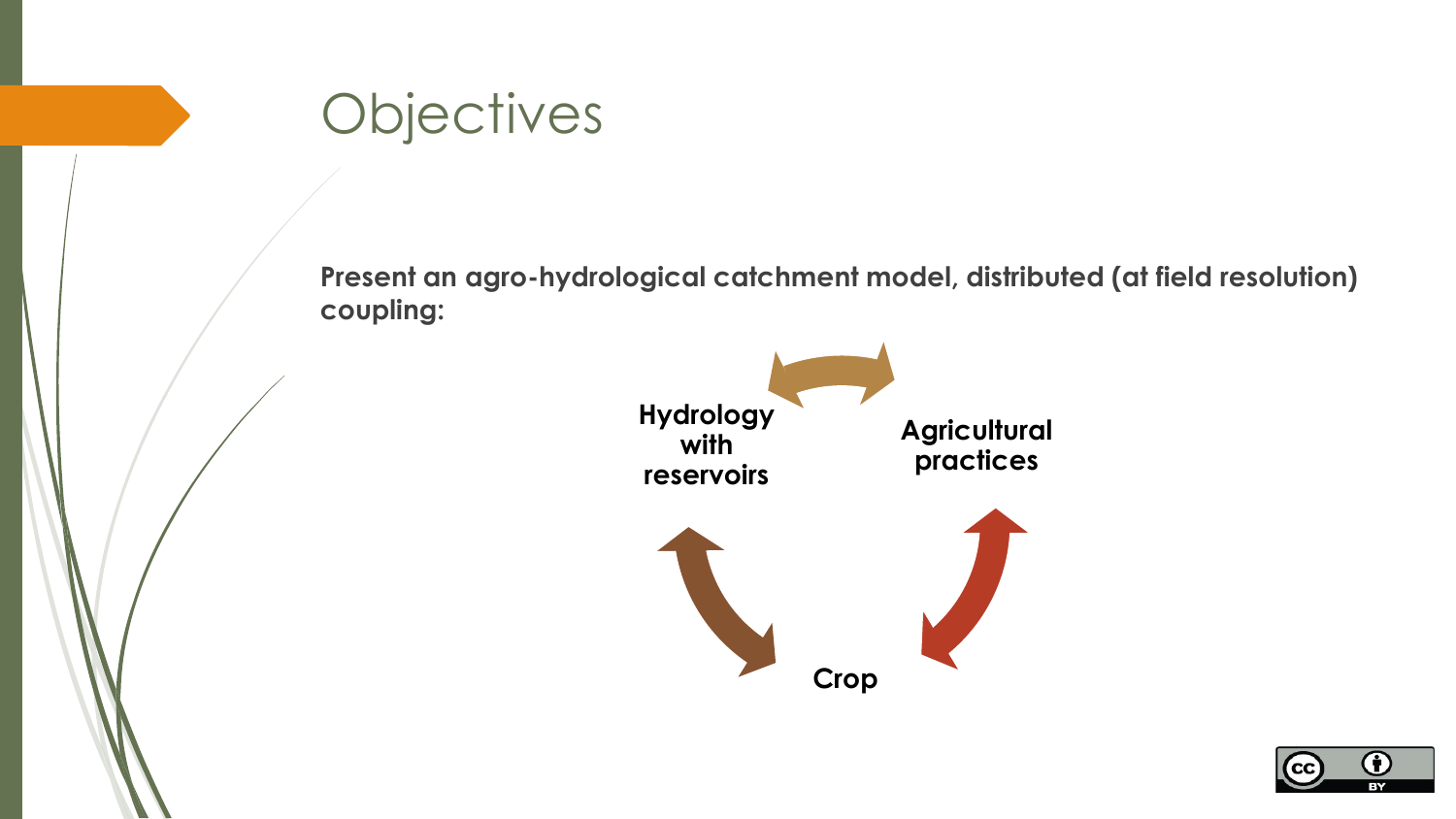# DAHM-Reservoir: a Distributed Agro-Hydrological Model for Reservoir



**Developed on OpenFLUID platform<sup>1</sup>**

1. Fabre *et al.*, 2010; 2. Moussa *et al.*, 2002; 3. Therond, 2018; 4. Constantin *et al.*, 2015



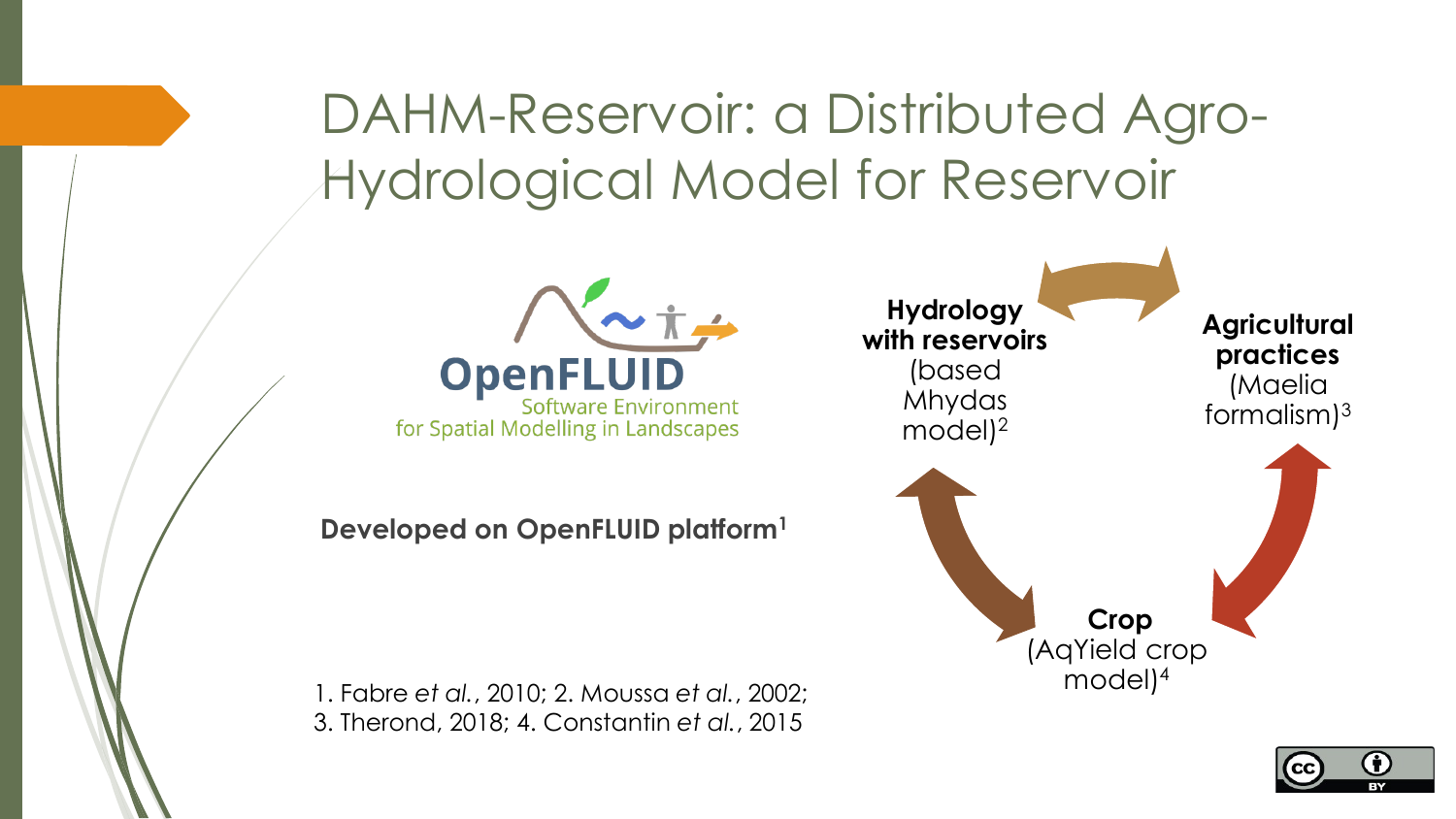# DAHM-Reservoir: Catchment component



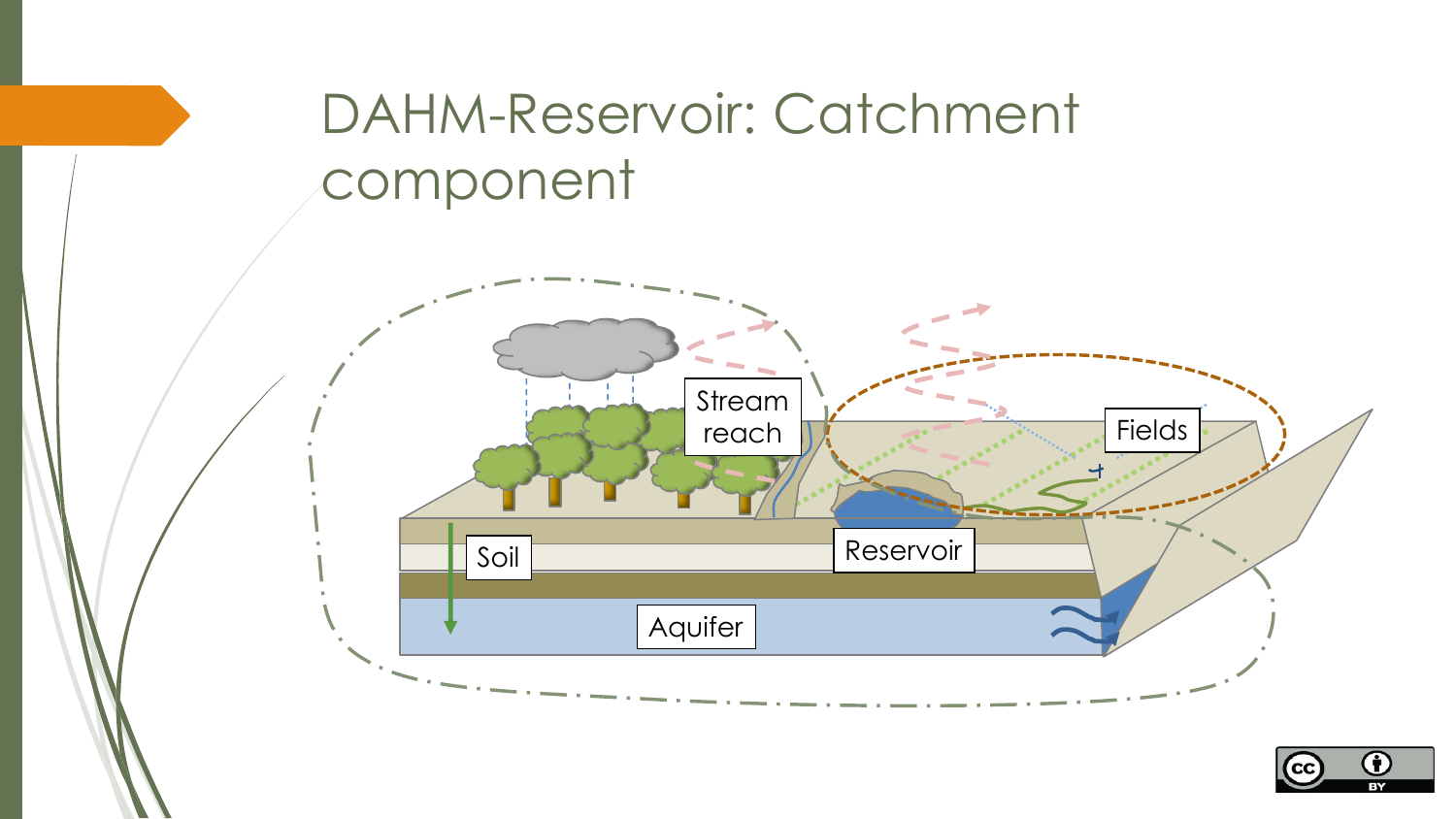# DAHM-Reservoir: Hydrological water flow

- $\blacktriangleright$  Field  $\rightarrow$  Field (runoff);
- $\blacktriangleright$  Field  $\rightarrow$  Reservoir (runoff);
- Reservoir  $\rightarrow$  Stream reach (flow, overflow);
- Reservoir  $\rightarrow$  Field (overflow);
- Field  $\rightarrow$  Aquifer (infiltration, percolation);
- Field  $\rightarrow$  Stream reach (runoff);
- Stream reach  $\rightarrow$  Reservoir (flow);
- Stream reach  $\rightarrow$  Stream reach (flow);
- Aquifer  $\rightarrow$  Stream reach (baseflow).





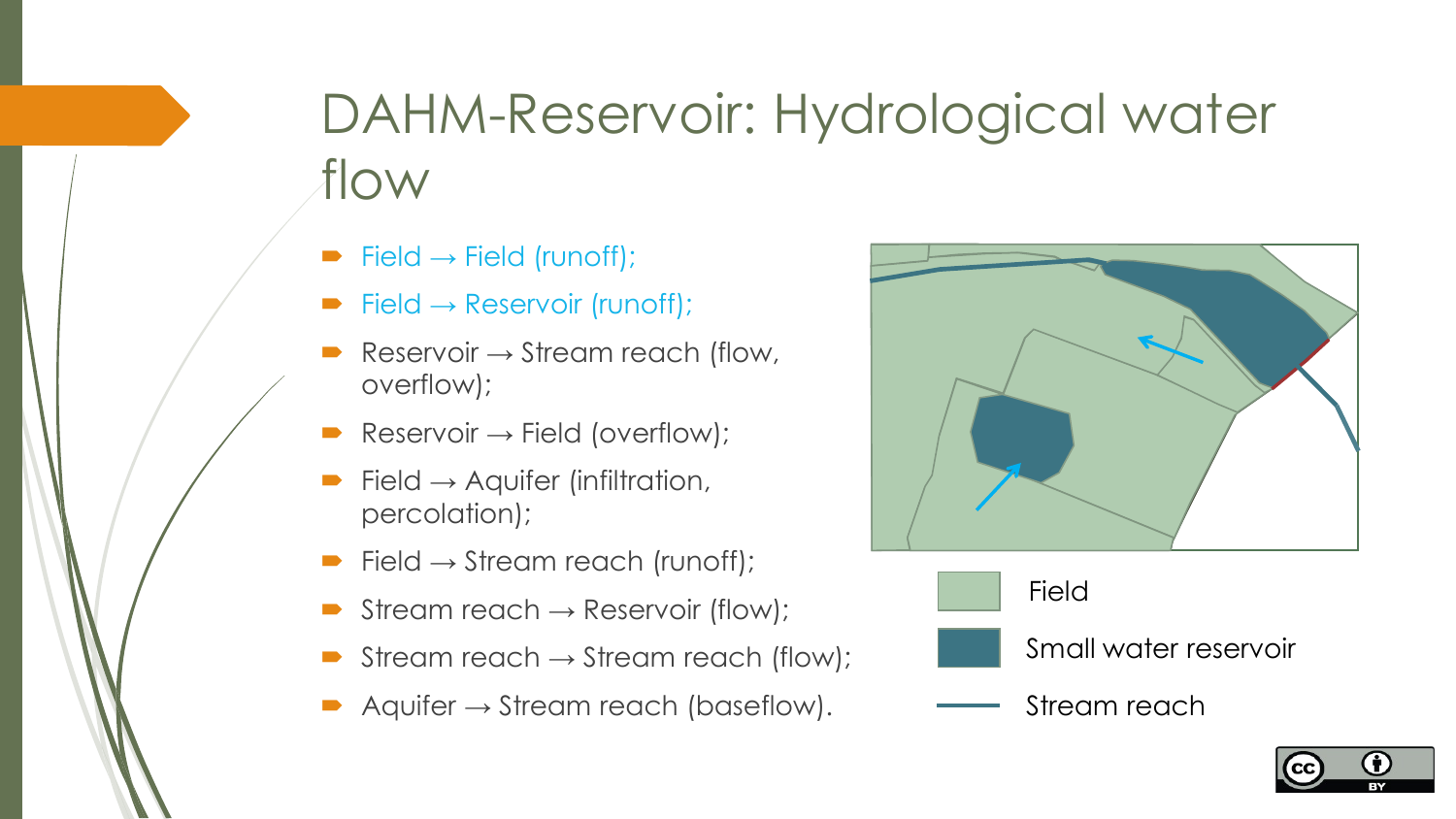### DAHM-Reservoir: Agricultural water flow







Small water reservoir



- $Reservoir \rightarrow Field (irrigation);$
- Stream reach  $\rightarrow$  Field (irrigation).

Irrigation depends on simulated crop demand, available water and agricultural practices. Field

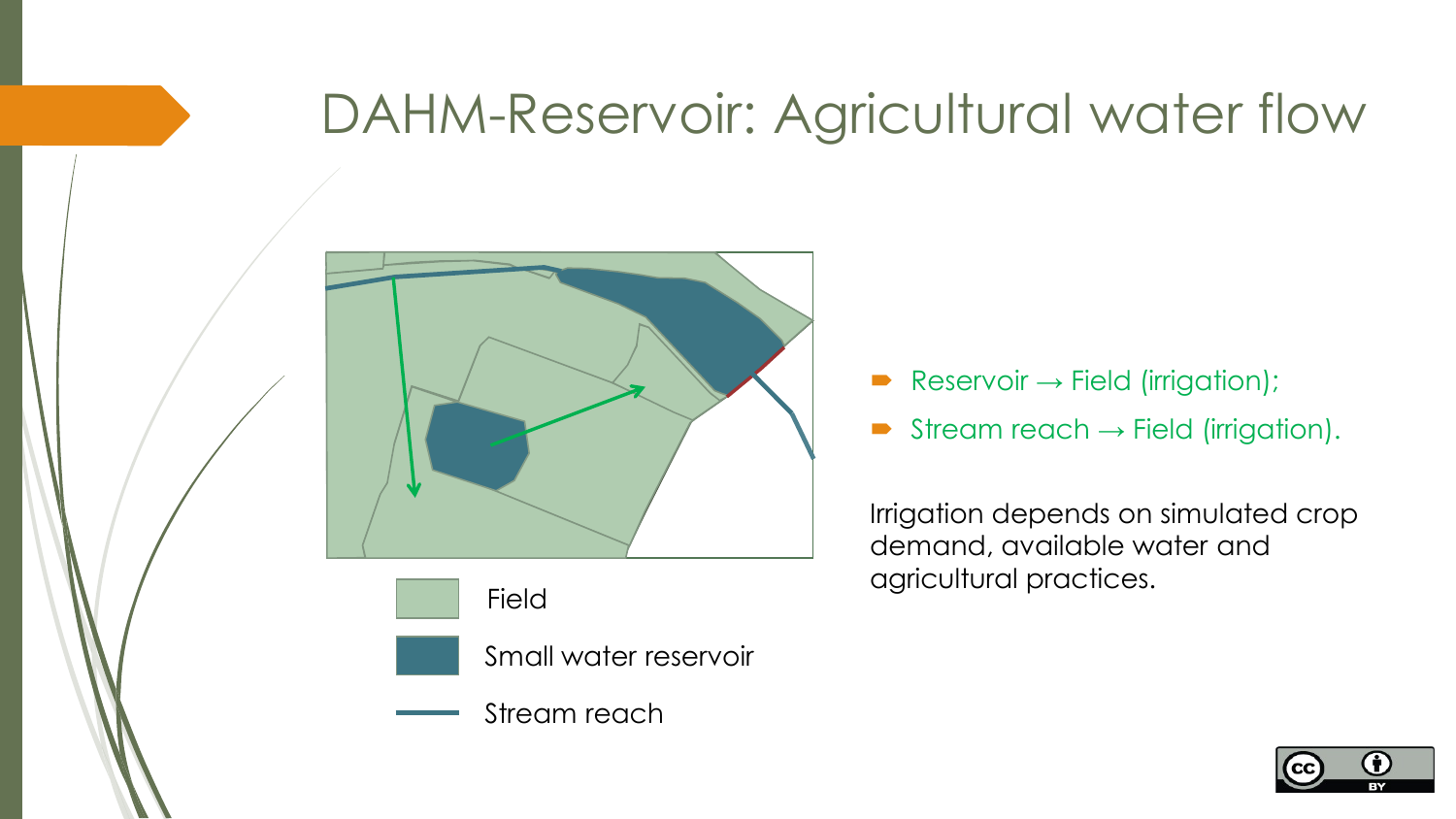### Illustration of DAHM-Reservoir benefits

#### **Test characteristics:**

- $\triangleright$  Catchment of 19.5 km<sup>2</sup> with:
	- 25 reservoirs, 13 of which used for irrigation;
	- 544 irrigated fields;
	- **1122 non-irrigated fields;**
	- 736 uncultivated fields;
	- 365 stream reach.
- Rainy season.



Irrigated field

Non-irrigated field

Uncultivated field

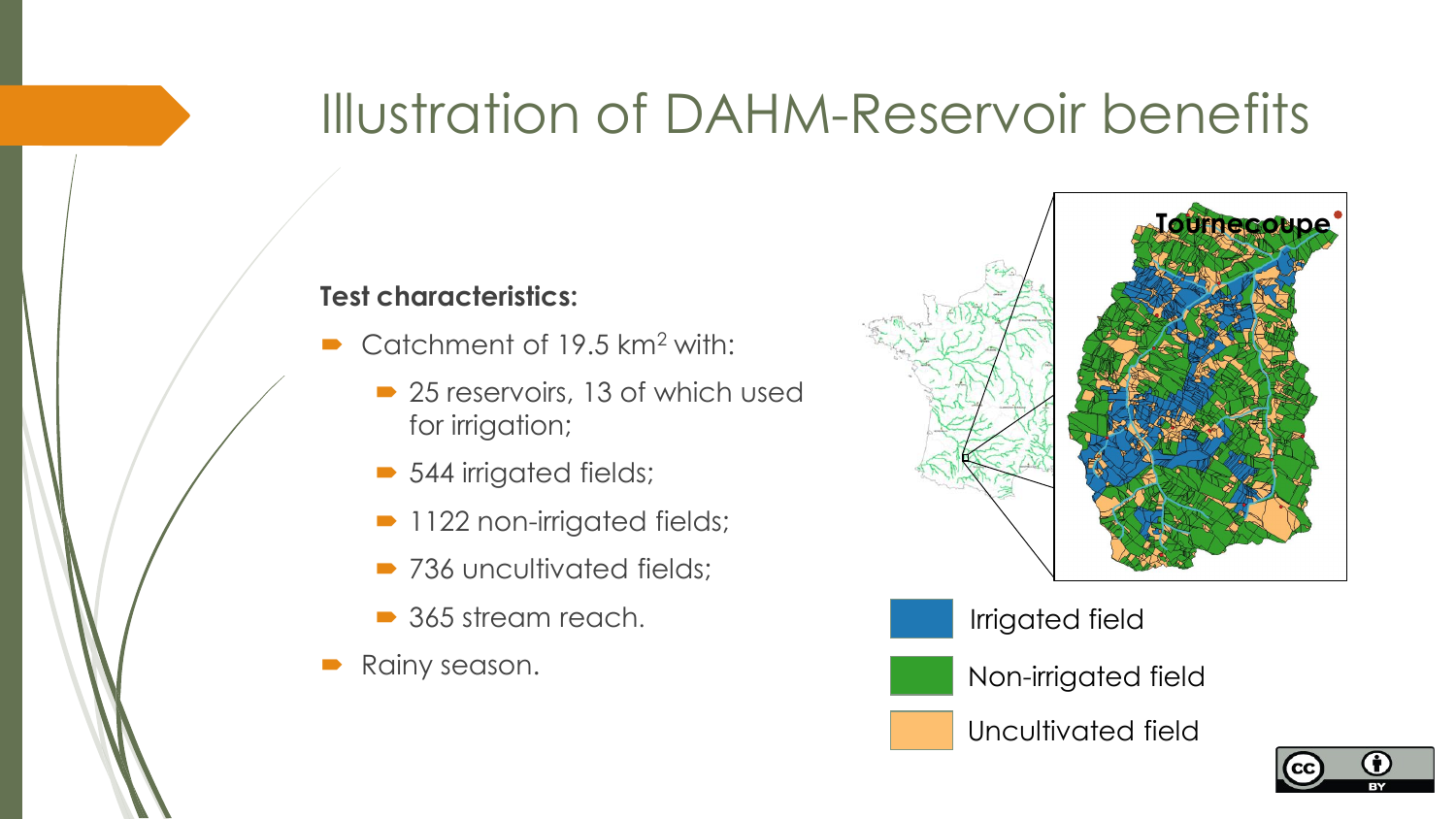### Illustration of DAHM-Reservoir benefits



**Verified water balance.**

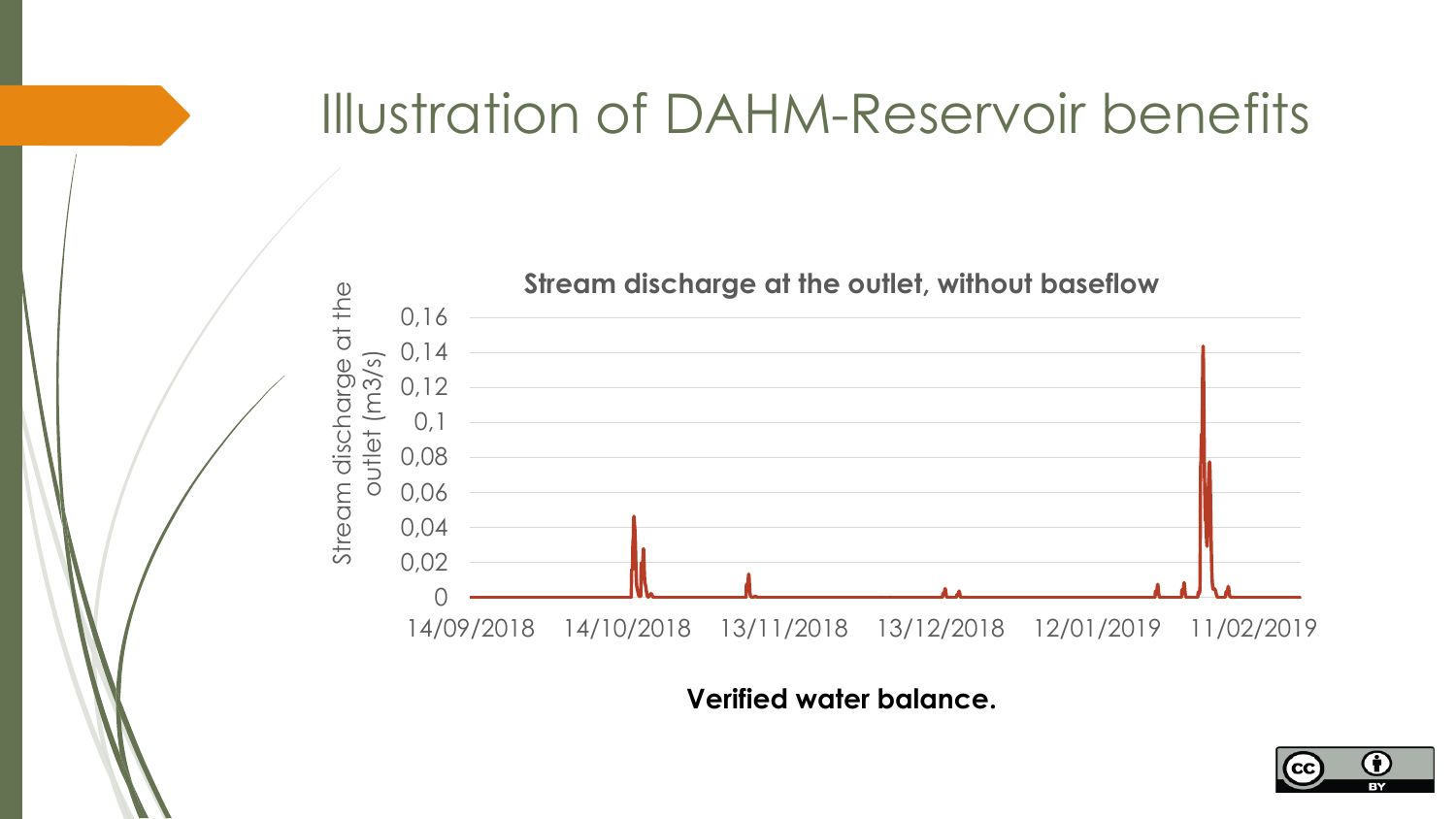#### Illustration of DAHM-Reservoir benefits



**Five reservoir can meet the water demand.**

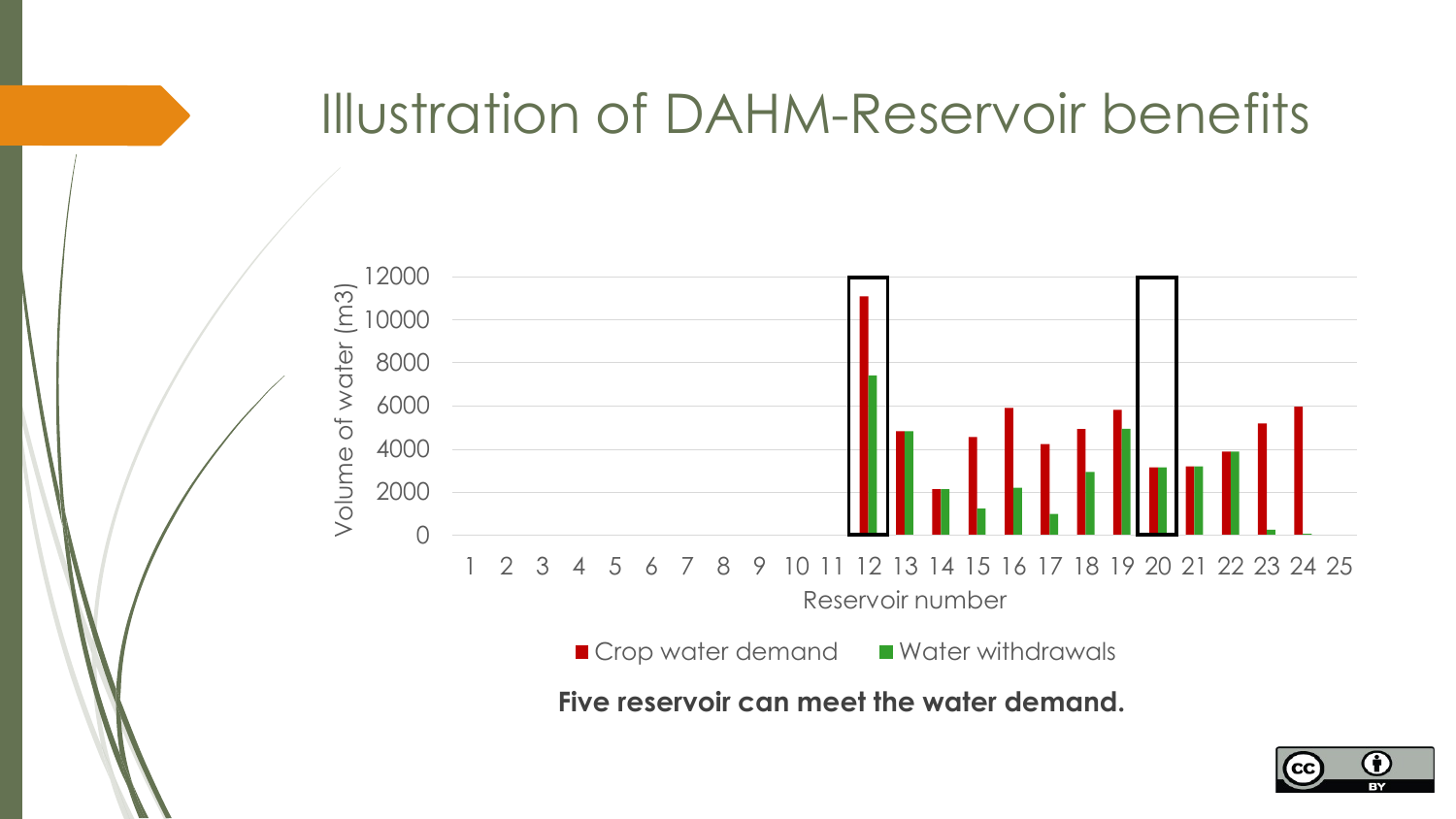### Conclusion and perspectives

#### **Done:**

 Development and test of DAHM-Reservoir, a new distributed model with:



#### **Next steps:**

- Sensitivity analyses;
- Calibration and validation of the model;
- Develop scenario evaluation (crop distribution, irrigation practices, reservoir density…). **Agricultural**